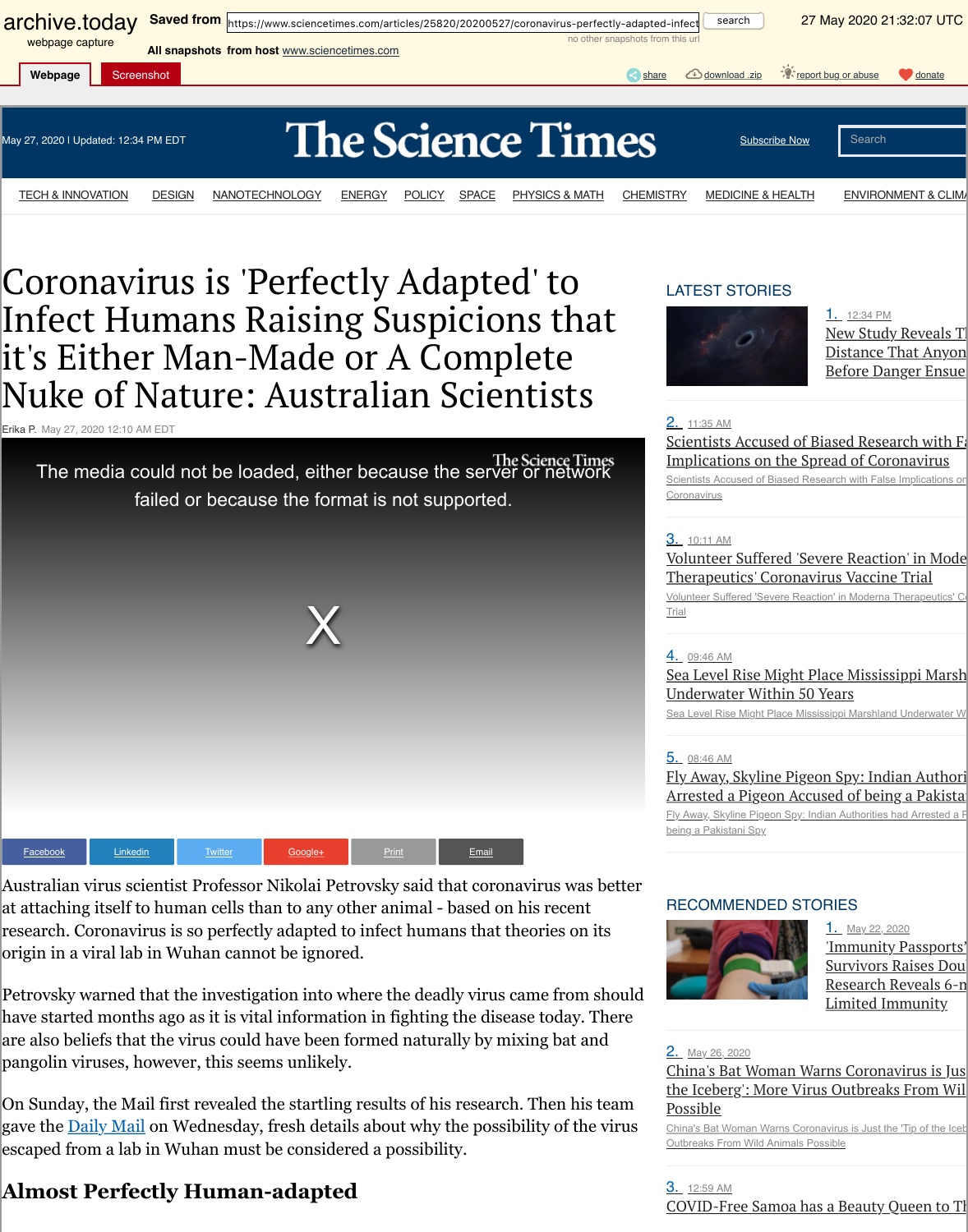**Read Also: Spike Mutation on Coronavirus Suggests it May be Adapting to Humans: Experts Call for Global Surveillance**

## **How Did it Happen?**

[Scientists are le](https://archive.is/o/xObt8/https://www.ncbi.nlm.nih.gov/pmc/articles/PMC1287568/)ft baffled by the findings. They have created possible explanat how the virus originated. One possibility they are looking at is the likelihood SARS-CoV-2 was created by a recombination event that occurred unintention consciously in a laboratory handling the coronavirus. Then, it was accidentall released into the local human population.

Just a short trip from the city's wet markets, the Wuhan Institute of Virology to study several bat coronaviruses and is believed to be where it was created.

Meanwhile, many scientists also believe that the virus came from exotic anim Wuhan's wet market and was not man-made. The Chinese laboratory has also the claims that it caused the outbreak of the deadly virus.

But Professor Petrovsky said that no one had adequately disproved this theor his research showed that there was just a little evidence for the virus to have o naturally. His study claims that the theory in which the virus came from the l possibility that cannot be ignored.

The closest disease to COVID-19 is BatCoV RaTG1, which is 96% the same as strain causing worldwide damage to humans. The virus that causes that disea found in bats and has a spike protein that is less effective than COVID-19's, so a significant adaptation to infect humans.

### **Read More: Some Believe COVID-19 Is a Bioweapon, Is It?**

**You Might Also Like**